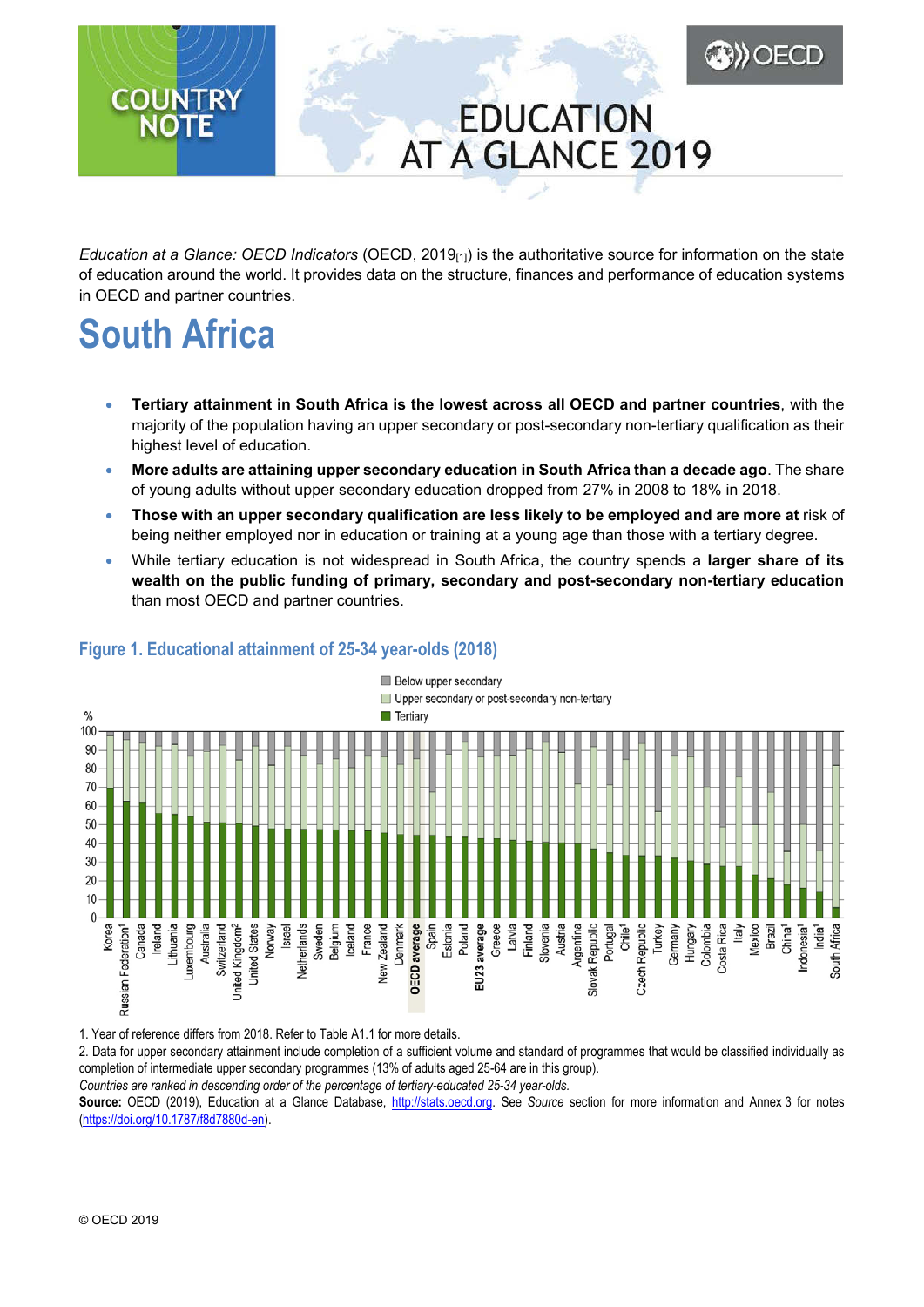## **More adults are attaining and upper secondary education, but tertiary attainment is the lowest among G20 countries**

- Educational attainment is still low in South Africa. In 2018, over half (59%) of 25-64 year-olds in South Africa had attained an upper secondary education as the highest level achieved, well above the G20 average of 32% and the OECD average of 38%, while 26% had not attained upper secondary education. However, attainment has been increasing, particularly since the implementation of the South African School Act in 1996 making education compulsory for children aged 7 to 15. Between 2008 and 2018, the share of young adults (25-34 year olds) without upper secondary education fell from 27% to 18%, with 77% of young adults having an upper secondary or post-secondary non-tertiary qualification in 2018 [\(Figure](#page-0-0) 1).
- Tertiary qualifications are less common in South Africa. Only 7% of adults have a tertiary education, the lowest among all OECD and partner countries. Tertiary attainment is equally low among younger adults: only 6% of 25-34 year-olds were tertiary educated, also the lowest across OECD and partner countries and well below the G20 average of 38%.
- South Africa is one of the few OECD and partner countries with more young women attaining an upper secondary or post-secondary non-tertiary qualification as their highest level than men: 79% of women and 74% of men attained this level in 2018, the largest difference among all OECD and partner countries favouring women. In contrast, the gender gap in tertiary attainment was smaller at 1 percentage point: 6% for young women and 5% for young men.
- South Africa is a popular destination among students from neighbouring countries in Africa. Out of about 45 000 foreign students enrolled in its tertiary institutions (4% of the total tertiary student population), 81% were from Africa and more than half of these students were from neighbouring countries.
- For every hundred national tertiary students in South Africa, four are enrolled abroad. About half of them study in English-speaking countries: Australia (8%), the United Kingdom (17%) and the United States (23%).

### **Young South Africans with upper secondary education are over twice as likely to be neither in employment nor in education or training than those with a tertiary education**

- Tertiary education pays off in South Africa. The employment rate among 25-64 year-olds with a tertiary qualification was 85%, 30 percentage points higher than for those with only upper secondary qualification.
- The risk of becoming neither employed nor in education or training (NEET) falls significantly with higher educational attainment. About 21% of tertiary-educated 25-29 year-olds in South Africa were NEET in 2018, compared to about 52% among those with an upper secondary qualification. Furthermore, over 60% of those without upper secondary education were NEET [\(Figure](#page-2-0) 2).
- Despite the employment advantages higher education brings, most young people leave the education system before the age 25 in South Africa. About 69% of 20-24 year-olds were not in education in 2018 (OECD average: 55%) and South Africa had the highest share of NEETs aged 20-24 (48.6%) among OECD and partner countries.

### **South Africa spends an above-average share of its wealth on the public funding of non-tertiary education, largely through regional governments**

- In 2016, public funding of primary, secondary and post-secondary non-tertiary education amounted to 4.1% of South Africa's gross domestic product (GDP), higher than the OECD average of 3.1%. However public funding of tertiary education amounted to 0.6% of GDP, below the OECD average of 0.9%.
- The source of public funding differs by levels of education. The great majority (94%) of public funding of primary, secondary and post-secondary non-tertiary education were delivered through regional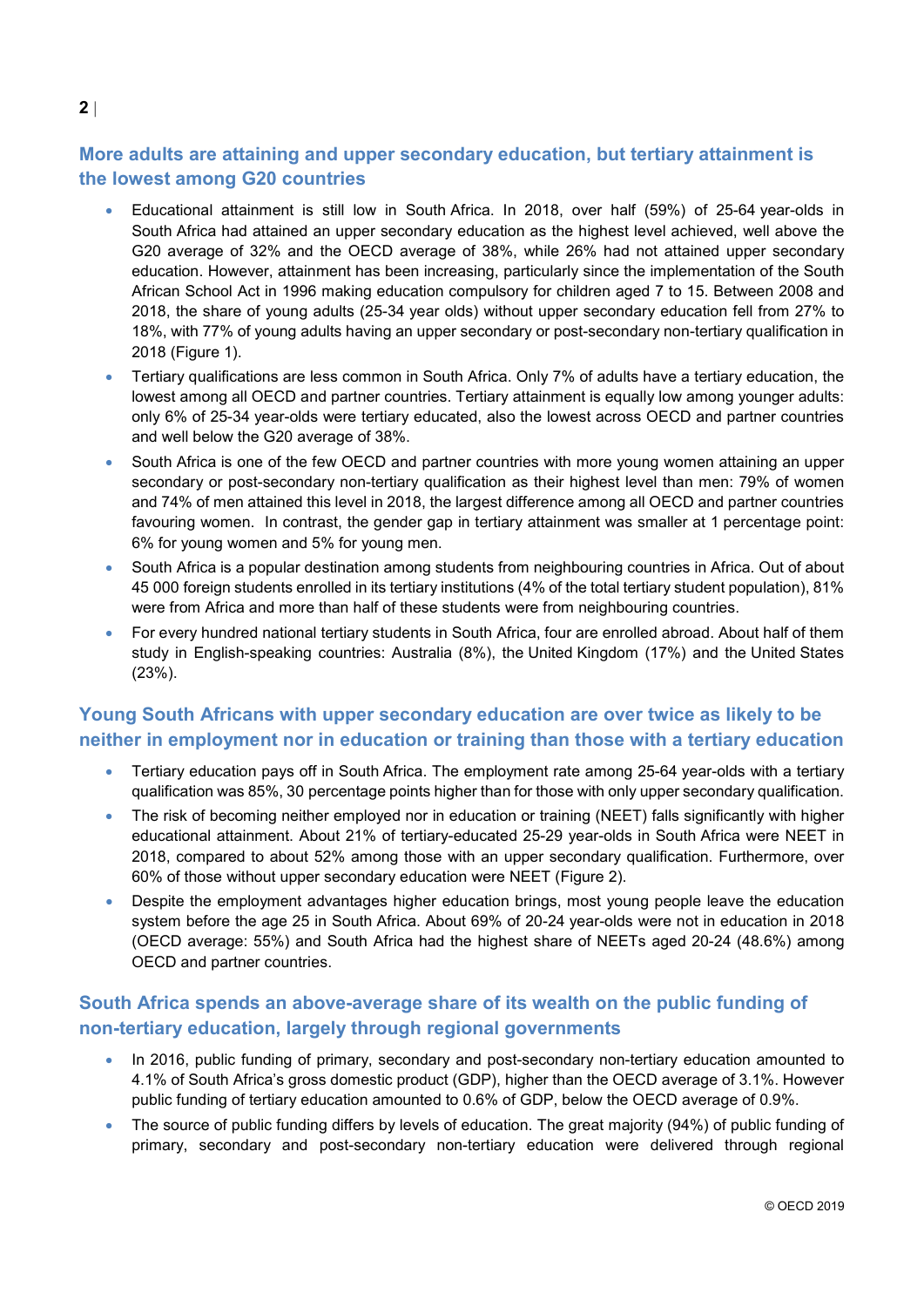governments in 2017 in South Africa. In contrast, 100% of public funding of tertiary education came from central government.



#### <span id="page-2-0"></span>**Figure 2. Percentage of NEETs among 25-29 year-olds, by educational attainment (2018)**

**Note:** NEET refers to young people neither employed nor in education or training.

1. Year of reference differs from 2018. Refer to Table A2.1 for more details.

*Countries are ranked in descending order of the percentage of NEETs among tertiary-educated 25-29 year-olds.*

**Source:** OECD (2019), Education at a Glance Database, [http://stats.oecd.org.](http://stats.oecd.org/) See *Source* section for more information and Annex 3 for notes [\(https://doi.org/10.1787/f8d7880d-en\).](https://doi.org/10.1787/f8d7880d-en)

#### **References**

OECD (2019), *Education at a Glance 2019: OECD indicators*, OECD Publishing, Paris, https://doi.org/10.1787/f8d7880d-en. [1]

**For more information on Education at a Glance 2019** and to access the full set of Indicators, visit [www.oecd.org/education/education-at-a-glance-19991487.htm.](http://www.oecd.org/education/education-at-a-glance-19991487.htm)

Updated data can be found on line at<http://dx.doi.org/10.1787/eag-data-en> and by following the StatLinks and I the tables and charts in the publication.

**Explore, compare and visualise more data and analysis using:**

[http://gpseducation.oecd.org/CountryProfile?primaryCountry=ZAF&treshold=10&topic=EO.](http://gpseducation.oecd.org/CountryProfile?primaryCountry=ZAF&treshold=10&topic=EO)

| Questions can be directed to:        | <b>Country note author:</b>          |
|--------------------------------------|--------------------------------------|
| Marie-Helene Doumet                  | Choyi Whang                          |
| Directorate for Education and Skills | Directorate for Education and Skills |
| marie-helene.doumet@oecd.org         | choyi.whang@oecd.org                 |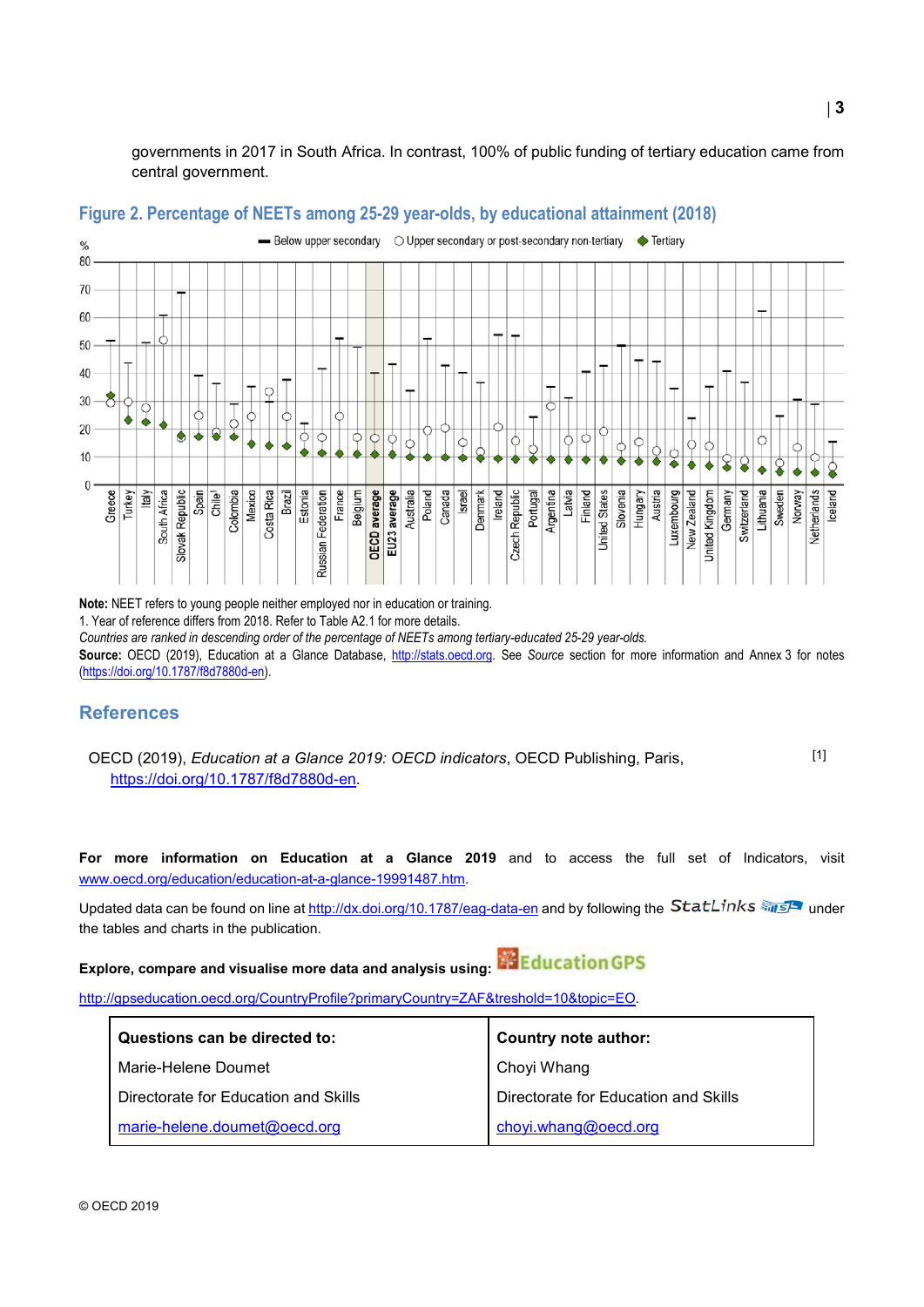This work is published under the responsibility of the Secretary-General of the OECD. The opinions expressed and arguments employed herein do not necessarily reflect the official views of OECD member countries.

This document and any map included herein are without prejudice to the status of or sovereignty over any territory, to the delimitation of international frontiers and boundaries and to the name of any territory, city or area.

On 25 May 2018, the OECD Council invited Colombia to become a Member. While Colombia is included in the OECD averages reported in this note, at the time of its preparation, Colombia was in the process of completing its domestic procedures for ratification and the deposit of Colombia's instrument of accession to the OECD Convention was pending.

#### Note regarding data from Israel

The statistical data for Israel are supplied by and are under the responsibility of the relevant Israeli authorities. The use of such data by the OECD is without prejudice to the status of the Golan Heights, East Jerusalem and Israeli settlements in the West Bank under the terms of international law.

**4** |